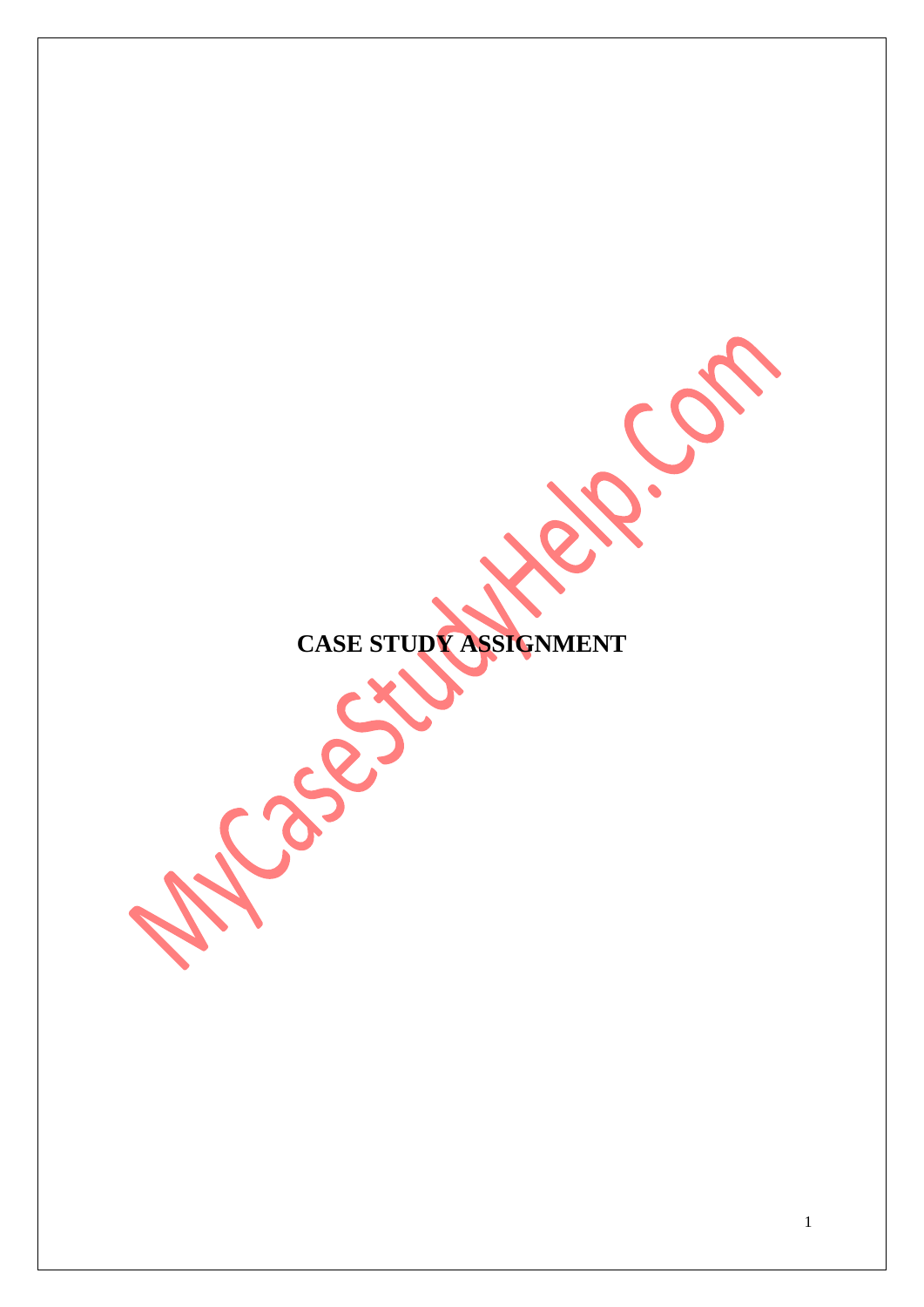# **Executive summary**

Ethical business aspects are important in any workplace setups. Adhering to several human bioethics should be key concern of organizational behaviors and activities. Therefore, this assignment intends to reflect on five selected case scenarios, and represents answers for considered questions. Based on these answers, it is evident that everyone should follow ethical perspectives of business to earn goodwill in path of progress.

X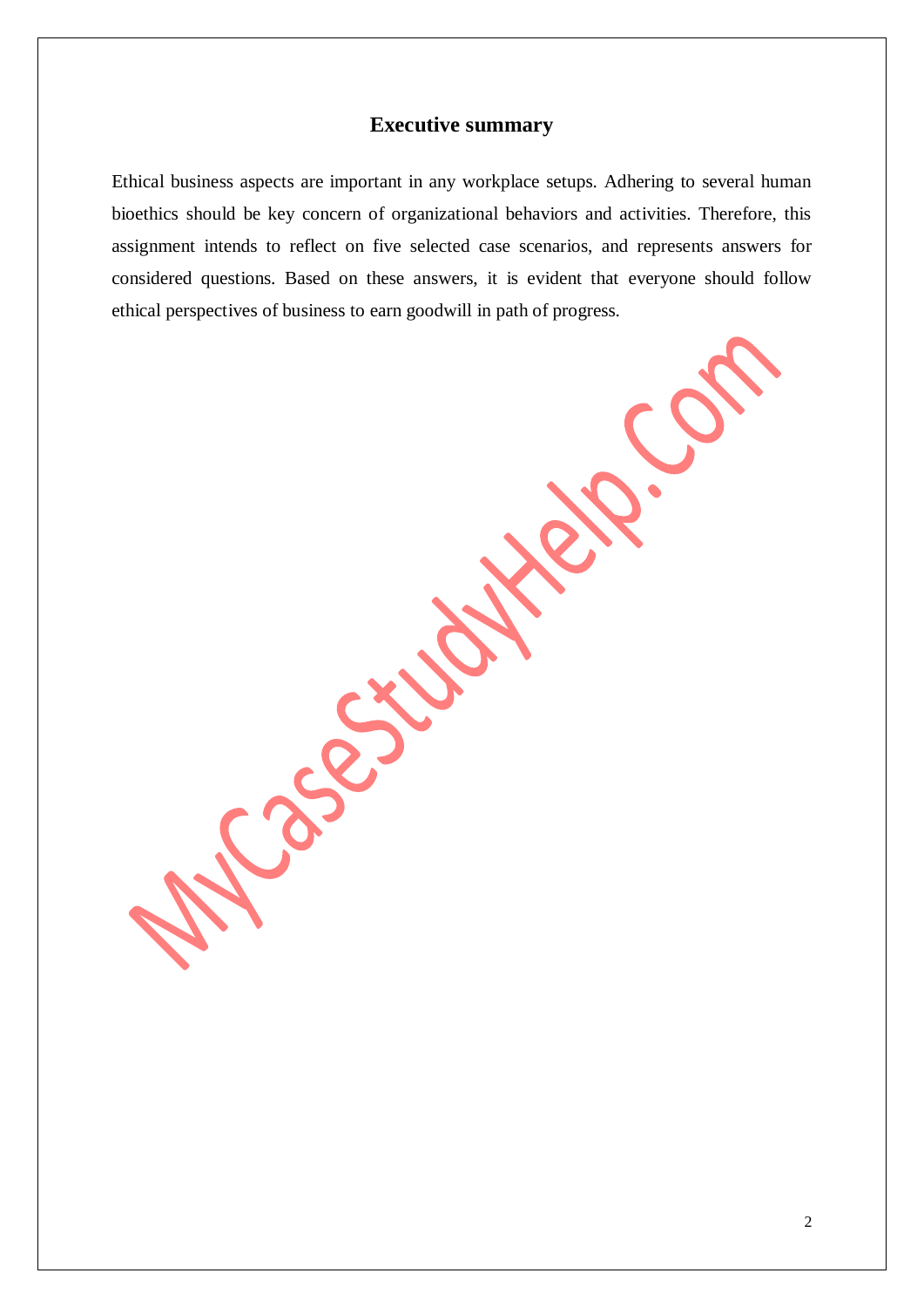# **Table of Contents**

228-25'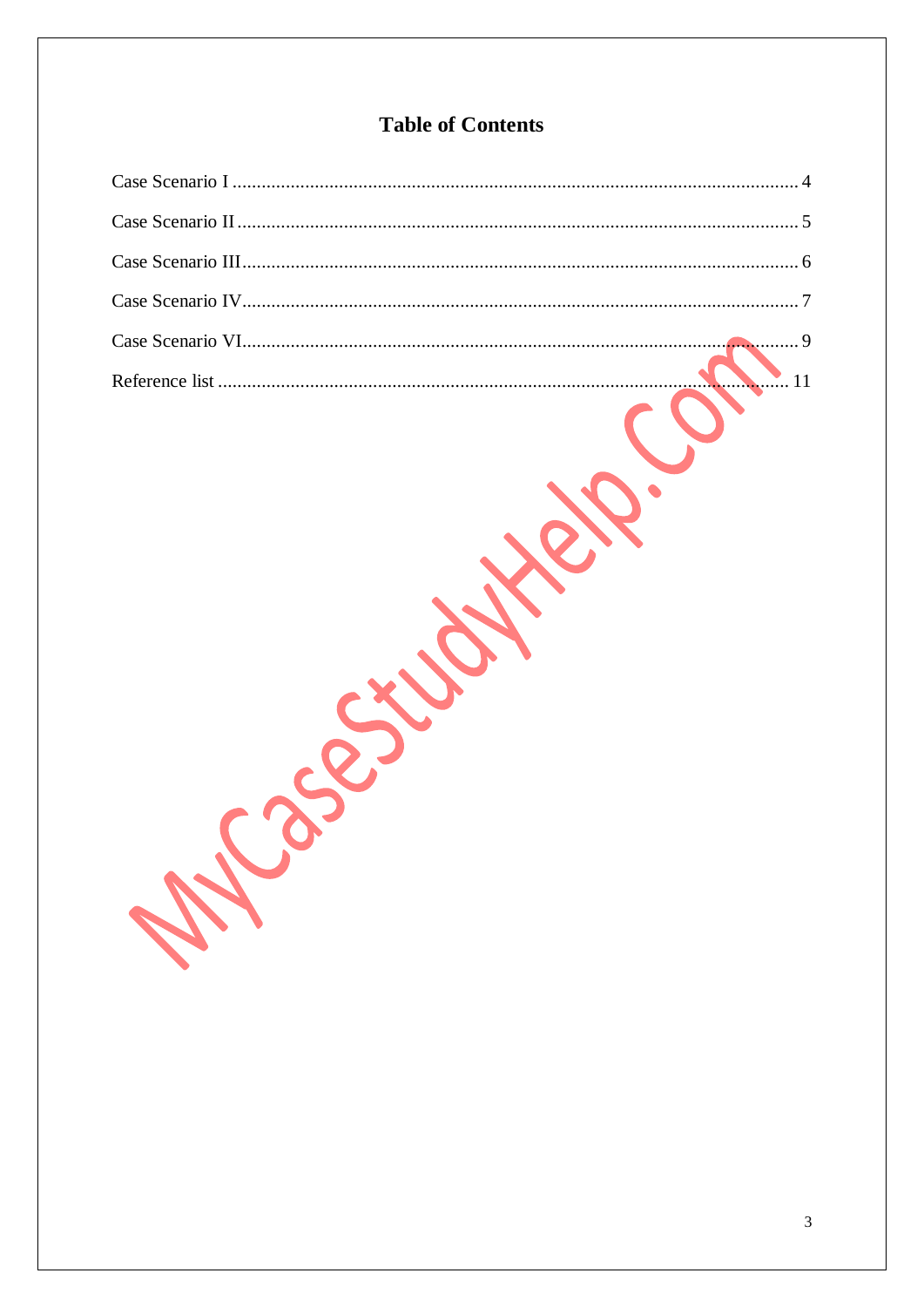### <span id="page-3-0"></span>**Case Scenario I**

a. In this situation, it is unethical to open the envelope of the other competitor in that auction.

According to Sherman Act (1890) in USA, a bidder should not undertake any activity that will provide him unfair advantages of obtaining the concerned tender. Violation of this act will result in a fine up to \$350,000 and/ or three years of imprisonment of the individuals (Justice.gov, 2015). It is an incident of bid rigging, in which, a competitor gets undue advantage of bidding through conspiring against others in that auction. In this case, if an envelope is opened or previous bid of this bidder is changes, then the scenario will be considered as complementary bidding (McGillivray and Turner, 2017). Therefore, recognition of bidding prices and patterns are unethical, and one should not imitate that.

Ethical situation refers to a problem in which a person or organization needs to choose between alternatives that are based on the subject of right or wrong. However, in this case, it examines that businesses are facing difficulties and in running business operations that are responsible for causing loss. Regarding this, it determines that its situation is not ethical due to reason businesspeople do not have alternatives (Swanson and Frederick, 2016). In this situation, there is a need to focus on the structure and framework of companies to make it profitable. Along with to implement strategies and techniques that assist in dealing with challenges and risking companies face in the present competitive market.

b. Since bidder was struggling from several economic losses, signing a business deal aiming for developing a joint venture was a useful option. However, if this option is not available, business owners have other options to survive. One of these options is merger and acquisition strategy. Through proper legal procedures, a business owner can merge with another corporate house for ensuring sustainability of that business (Gao *et al.* 2017). Since this business had former popularity and goodwill in the market, finding a merger company will not be a significant problem for that owner. Therefore, instead of undertaking a wrong choice of bidding, owner should plan for other options for business survival.

As it analyses that owners need to focus on proper plans and strategies that help in eliminating risk. In addition to this also assists in dealing with challenges that are associated with the business framework (Ferrell *et al.* 2019). Regarding this, there is a need to focus on reputational management strategy. Along with this, it also needs to concentrate on business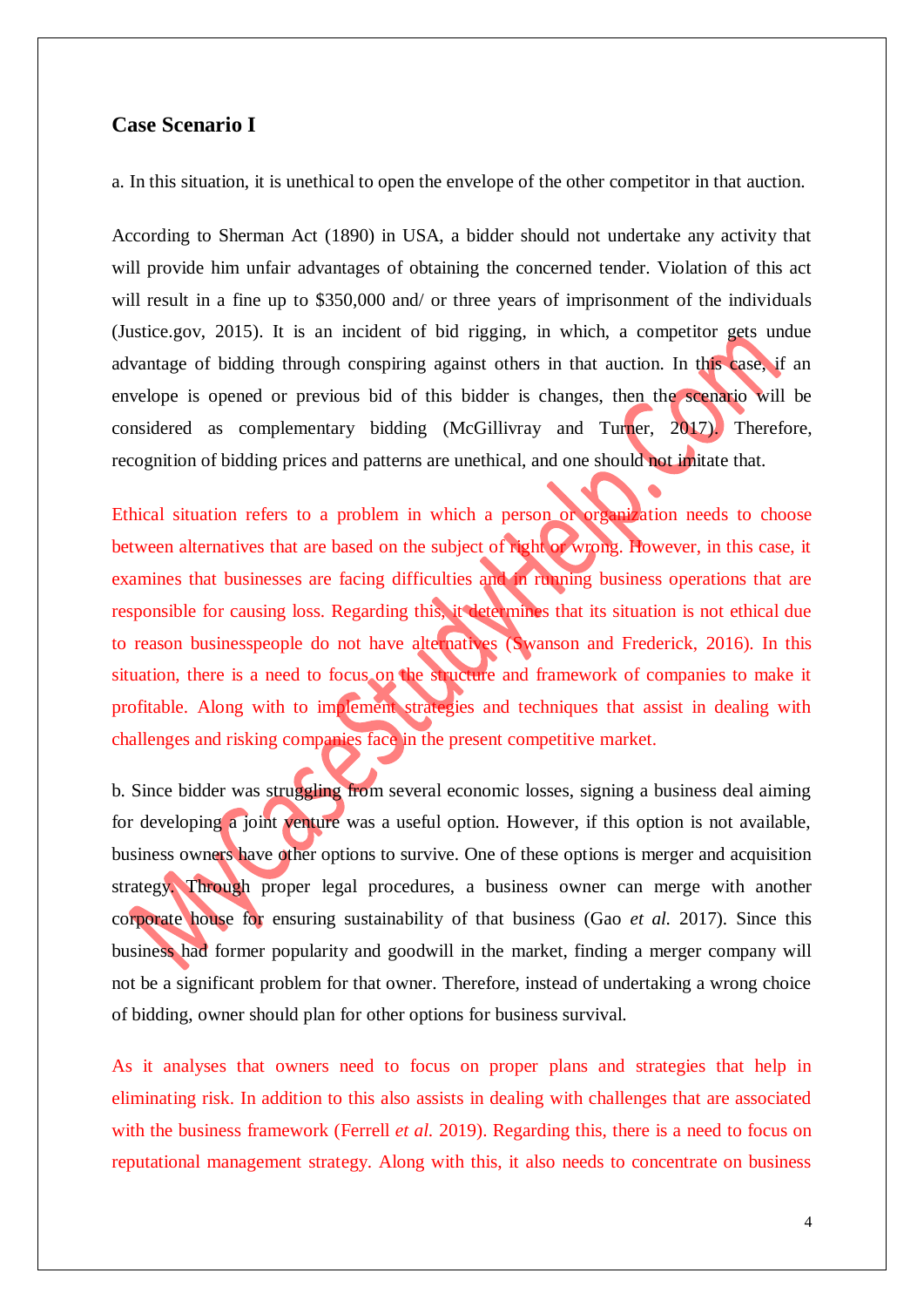ethics, morals, and values and in the same manner towards law. Due to reason, ethics provides external guiding principles. However, in the same aspect morals assists in improving personal code of conduct. Due to reason, business ethics aids in improving customers loyalty. Additionally, it also increase organizations reputation and aids in managing good employees. Apart from it also aids in making working environment positive, profitable and peaceful with it eliminates legal problems (Caulfield, 2020).

# <span id="page-4-0"></span>**Case Scenario II**

a. Marian should not quit her job for such an unexpected situation. Instead, she should show more tolerance and patience towards her team for enhancing her performance in that company. Quitting this job without any significant reason will reflect her intolerant personality in workplace, which is not permissible within corporate workforce.Quitting is not a solution to her problem. Therefore, it is necessary to figure out a reason because other male co-workers are complaining about her performance. If Marian finds out any confusion, then it is required to solve it. However, if she analyses any deficiency in her skills and knowledge that make others upset, then she needs to concentrate on it and improve it.

b. Marian's co-workers are not correct in their evaluation as they are evaluating Marian based on her academic qualifications (Profili *et al.* 2017). Besides, they have not provided any evidence regarding errors or gaps within Marian's services. It observes that Marian completed graduation from a top university and was hired in a large company because of her ability, knowledge and skills. Additionally, it examines that she is happy with her job, along with this also complete management-training program. In this respect, it considers that she is highly qualified and skilled; hence, it can be possible that her co-workers get confused (Trevino and Nelson, 2016).

c. Marian has no proper reason to confront her co-workers, as the manager has not told anything to her. Instead, she heard their communication at that party. Therefore, she should wait for managers to complain about.

d. It would be evident if Marian files a discrimination suit in her company; however, she has to produce enough evidence for that. If she is intelligent, then she will wait for any discrimination mistakes from co-workers' sides. It figured out that Marian does not have any evidence that can prove that the company discriminated against her along with this; she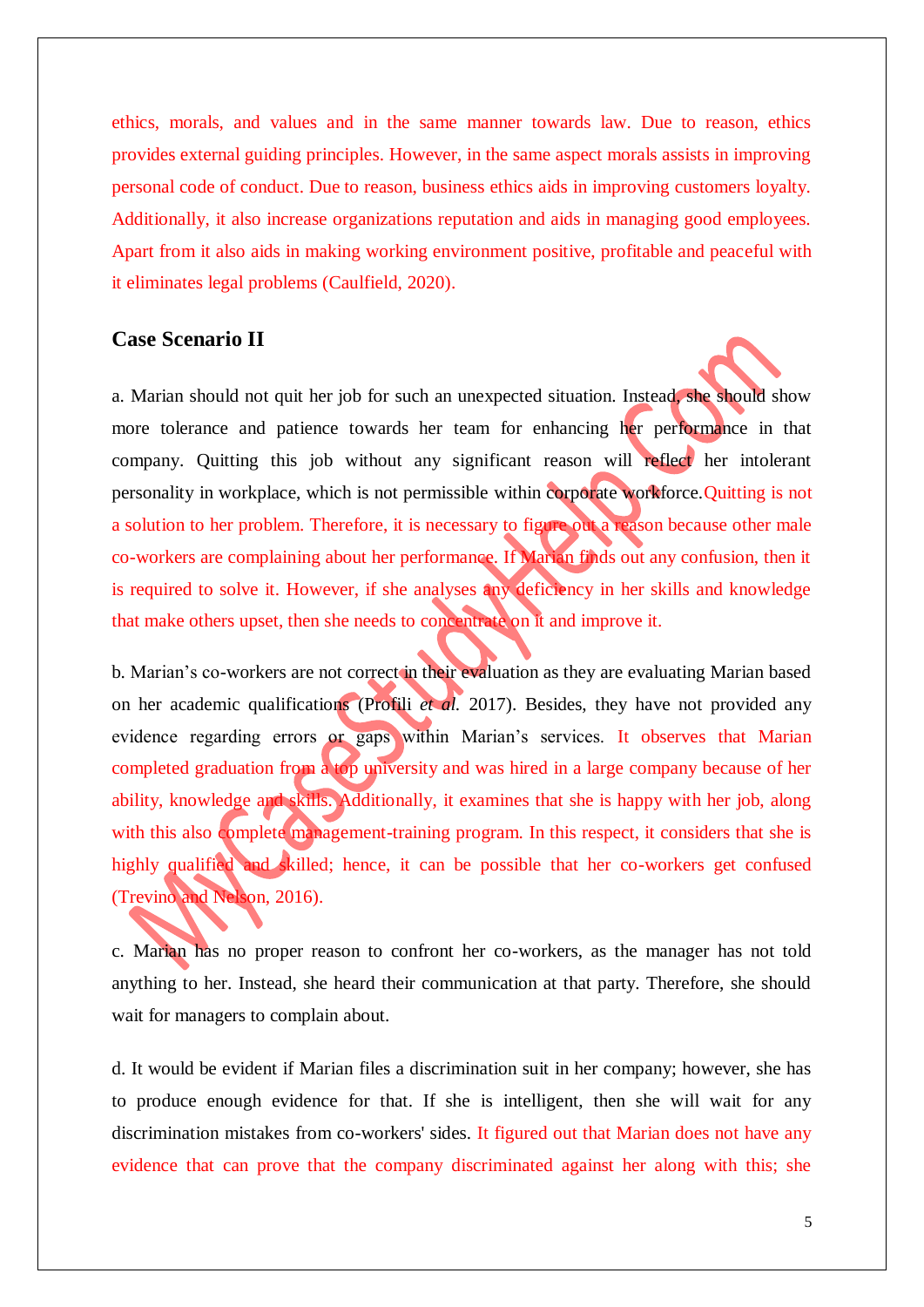listens to all this matter in a party. In this aspect, she is unable to take; any legal action in this matter. If she does this, then it can cause difficulties for her and affect her work environment negatively. Along with this opinion of other employees can also be changed towards. Marian has no idea why they are talking about her qualification. Hence, it is not suitable for her to determine conclusions on every matter fastly (Profili, Sammarra and Innocenti, 2017).

e. Marian could go to supervisor and could ask for any mistakes from her side regarding her performance in that company. Through taking proper tactics, Marian can discover thoughts of that supervisor regarding her performance (Wilson, 2017). If Marian's performance is downgraded, then supervisor will surely tell her about co-worker's complaints.

f. Marian could re-evaluate her approaches and performances in that company for exploring any underlying gap. If she found any gaps, then she can correct them for better performance. Otherwise, she has to be more flexible towards co-workers.

# <span id="page-5-0"></span>**Case Scenario III**

a. Suspension of Joan is somewhat fair, as she has been warned several times before last notice. In that period, neither she demonstrated proper problems of shift adjustments, nor reflected any proper reason for absenteeism.Every employee needs to follow the rules and regulations of the company. Due to reason, business operations of an organization are running successfully and effectively due to its strict rules and regulation. As stated by Trevino and Nelson (2016), violation of laws and provision of a company can directly affect the performance of a business. Along with this, Joan behaviour can also change other employee's mind-set and management of rules analyses to be complicated.

b. Similar to previous condition, Sylvia acted responsively to some extent. She remained fair with her business operational responsibilities, whereas, provided another chance to Joan for getting back to her work.

c. If Joan shows a positive behavior in continuing her job, then she should not be fired from her job. If she arranges proper home supports and joins in an open discussion regarding shift work manage, then company should give her a chance to serve.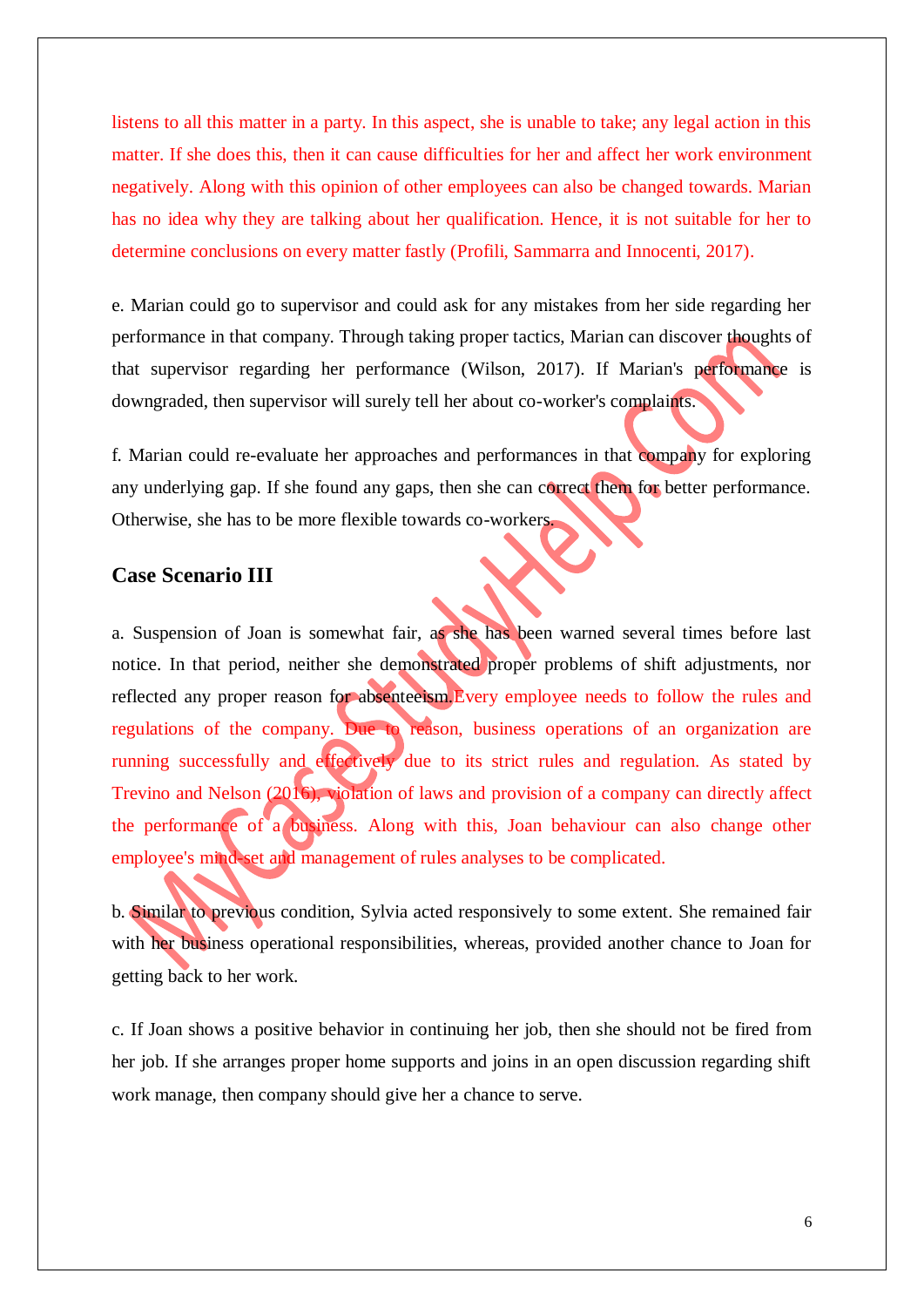d. Similar to Joan, that babysitter probably has some reasons to cancel her duty on that day. However, it is not clear, whether she reported higher absenteeism rates, unlike Joan. If yes, then she should be fired from her job. If not, then she should be considered once more.

e. Sylvia was fair in her actions. Since she is in a responsible position in that company, she has to take a necessary step in this case; otherwise, management of this company could have taken legal steps against her unreasonable tolerance actions.

f. Every company has flexible shift designs for working mothers to serve. According to Family and Medical Leave Act (FMLA), such employees have to be proactive in representing their problems of shifts before the management to come into a conclusion (Dol.gov, 2019). Adapting a flexible shift design and work from home facilities could be a solution for these employees.

g. Working fathers could take turns for staying at home in acute conditions according to FMLA considerations (Dol.gov, 2019). However, for such conditions, they have to provide evidence against those steps.

## <span id="page-6-0"></span>**Case Scenario IV**

a. Sandoz has not violated any ethical considerations regarding human bioethics. Instead, Sandoz took a beneficial initiative of reducing weights of obese patients who developed severe morbidity status. Firstly, Sandoz involved a team of healthcare professionals to address these weight reduction programs (Solomon *et al.* 2016). Secondly, Optifast programs are not freely available at stores without prescriptions of qualified physicians. Third, Optifast included a beneficence principle of human bioethics to foster weight reduction intending to reduce morbidity loads of people. Therefore, Sandoz has not violated any bioethical principles of human trials. It is profitable and welfare-based activities due to reason obesity rate in the U.S is highly increasing and in present time (Profili, Sammarra and Innocenti, 2017).

It became a significant subject of concern in 1962 percentage of obesity in the U.S. is noted to have increased by 36.5% in adults of the United States while in the same manner 17% was measured in children. However, obesity has become a significant health problem all over the world and people have figured out it is difficult to deal with it due to their busy schedule. Regarding this, it determines that Sandoz took the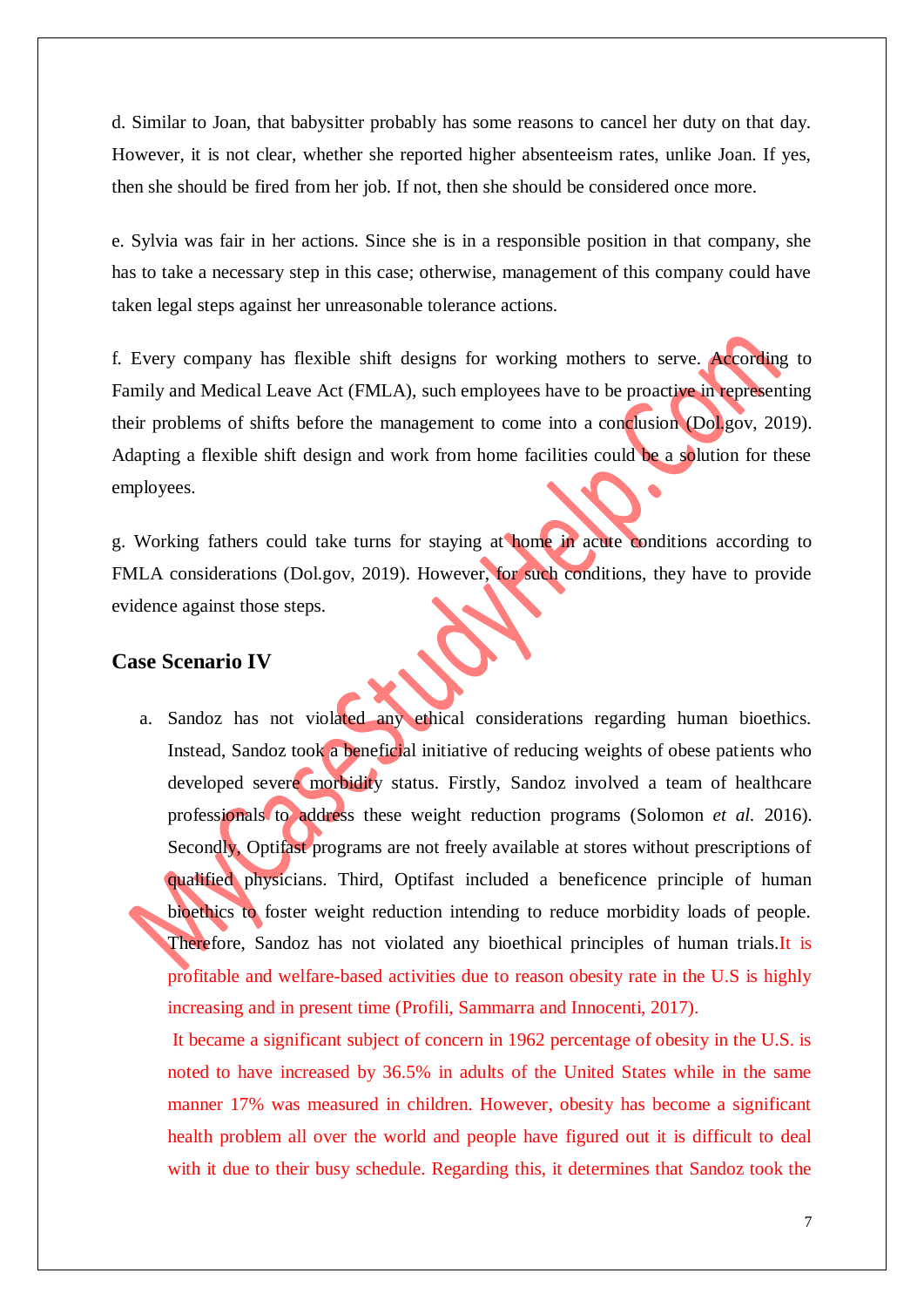right step to offer proper healthcare facilities to people that are suffering from obesity. As obesity is recognized as severe problem that causes cancer and coronary artery diseases. In addition to this, it also includes type 2 diabetes and stroke that are significant threats to human life (Schneider and Li, 2016).

b. Liquid diet products are ethical in their implementation aspects. If some professionals use it on basis of wrong calorie and nutrient consumption rates, then it could be harmful. For example, is a patient is correct in her caloric and nutrient consumption units according to daily needs, then, liquid diet could be a potential aspect for weight reduction (Leslie *et al.* 2017). However, maintenance of healthy diet after end of such program entirely depends on patients who have joined under physicians' consultations.

It examines that liquid diet products offer fast and straightforward solutions regarding the subject of calorie counting. However, these are beneficial due to reason in the present time people become highly busy. As they work for longer hours, obligations and commutes, it is out time-consuming and multiple sources to prepare healthy food at home. In the same manner, it can be considered as an ethical product, and it depends on the requirements of patients (Leslie *et al.* 2017). However, different people have different needs in this aspect of the liquid diet is analysed as ethical products. Medical treatment and product that are suitable for on person can be harmful for others. In this aspect it is considered as an ethical product as in one aspect it is beneficial while in another it can cause harm and loss of health.

c. In an earlier stage, Sandoz has not considered any promotional events for enhancing sales of Optifast programs. In later stage, after celebrity endorsement in explaining benefits in media, Sandoz took promotional strategies. Sandoz has put that message that patients have to control their weight for rest of their lives after taking Optifast programs. However, their strategies were false, and they have not put any terms and conditions for people to join these programs (Schneider and Li, 2016). If Sandoz could consider a consequential ethical perspective for their promotions, then it would be ethical.

Moral responsibility plays a vital role in business; however, they are considered as voluntary attributable responsibility that provides ensured acts intentionally (Profili, Sammarra and Innocenti, 2017). It helps in bringing competitive advantages such as building customer's loyalty along with this also assists in improving the image of the company in the market. Apart from it analyses that unethical dealings destroy and affect company opportunity.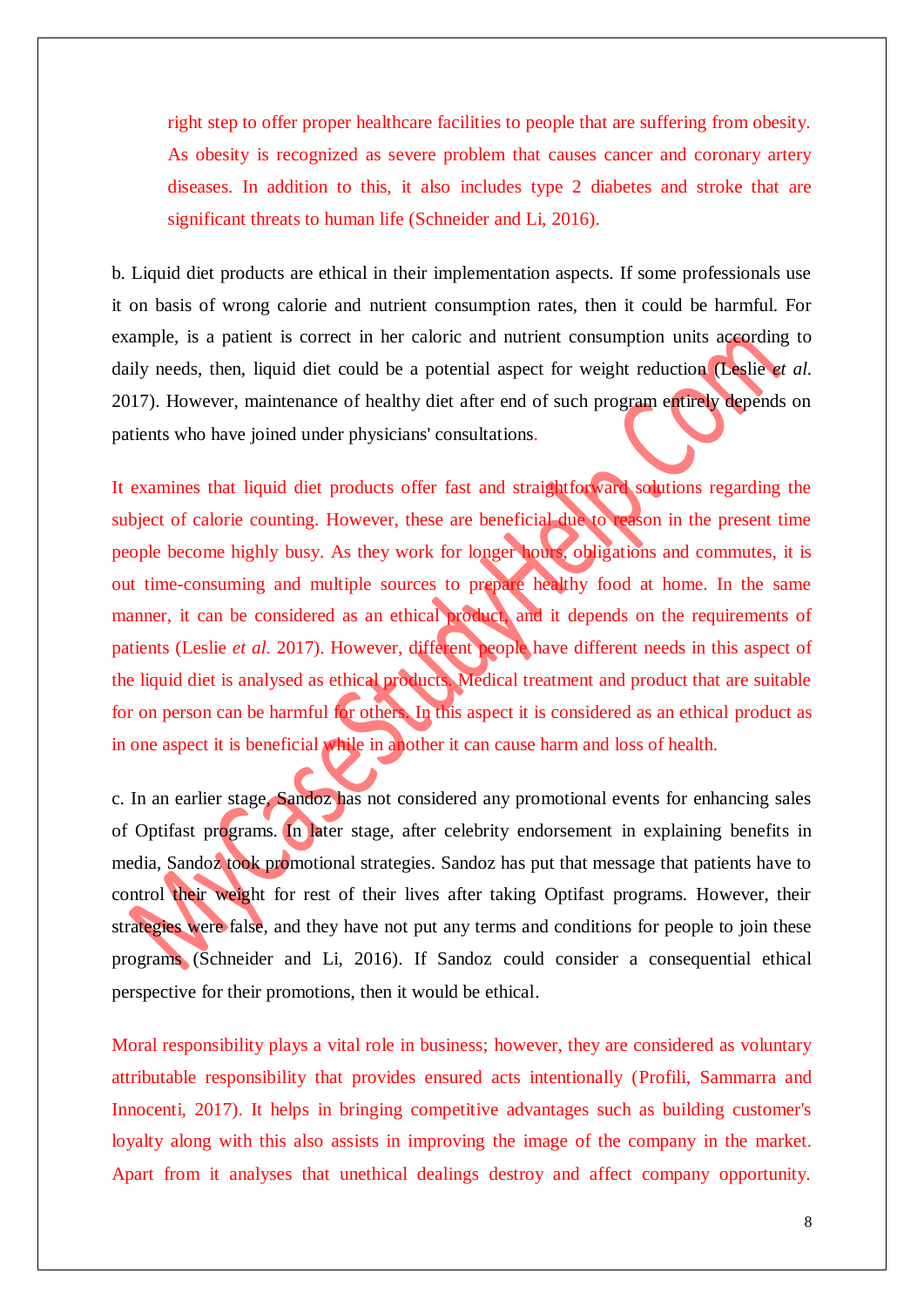However, in the same aspect, it also makes customers dissatisfied that can impact revenue and profit of the company.

#### <span id="page-8-0"></span>**Case Scenario VI**

a. Concerned purchasing department has not undertaken gone through regular bidding routine. Regular bidding routine includes involvement of tenders, evaluation of qualities and then providing orders for purchase. In this case, none of these steps has been followed.However, it is essential to follow a regular bidding routine due to the reason it makes process and procedure simple. Additionally, it also makes the process simple and easy as a daily bidding routine helps in eliminating complexity and make future decisions clear and straightforward. In addition to this, if concentration is not given on the right process then it can lead to loss in future (Ferrell *et al.* 2019). Along with this in same manner also makes future activities complex and critical.

b. It is not ethically acceptable for a V.P. to bypass normal routine to ensure business with a family member. Such practices are called bid suppression and bid rigging when some person avoids usual steps of bid and tender procedures (Justice.gov, 2015).

c. Not to request bids was a wrong choice of J.R. regarding University's purchasing practices. Despite having power to make final decisions regarding purchase, J.R. had not followed ethical aspects of bidding.

d. College purchasing agent should attract higher authority personnel of this university regarding such unethical practice in University for taking necessary actions.

e. Despite J.R., office staff could have some interests in accepting such an unethical bidding action. In this case, investigation is necessary for exploring their monetary or other interests.

f. Tiddley's Cripple Creek franchise owner has been wronged, as he would get some commissions if Tiddley Corporation would have got the tender (Justice.gov, 2015). Therefore, he experienced a significant monetary loss, which could have come from ethical business options.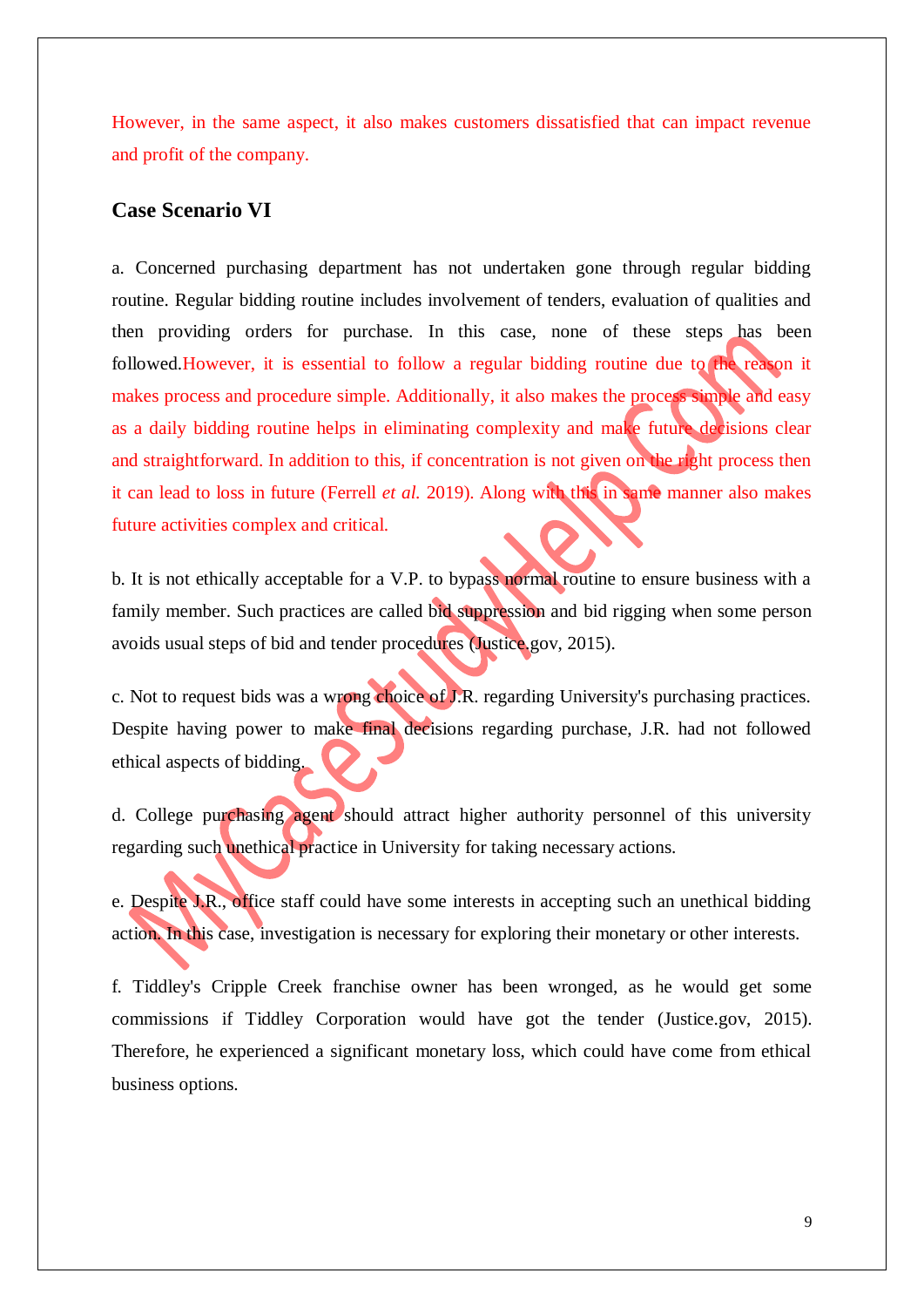g. From this scenario, it is not clear whether Jim could have mediated the sale and received a commission or not. However, situations are indicating a higher probability of such option regarding unethical bidding practices.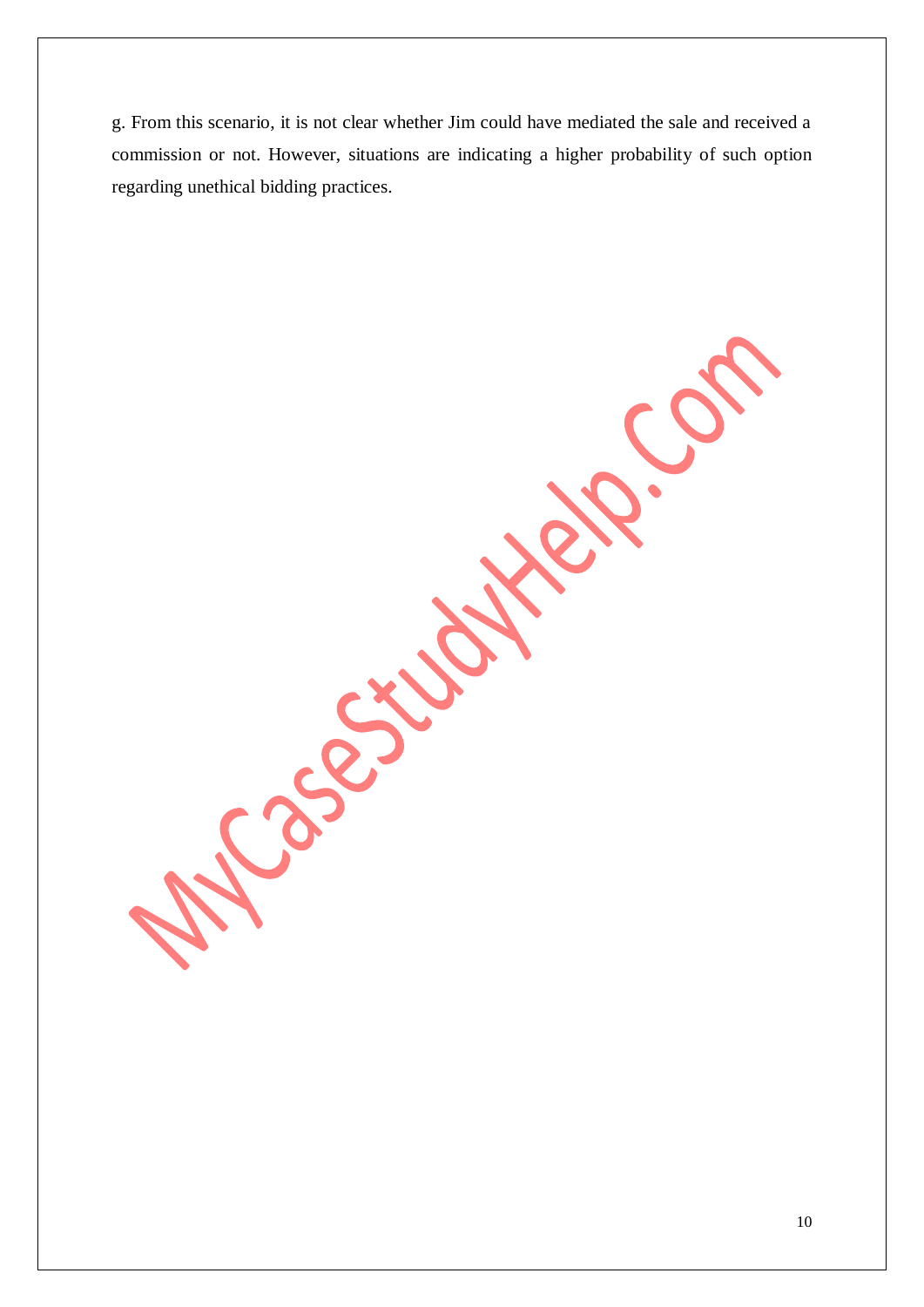## <span id="page-10-0"></span>**Reference list**

#### **Books**

McGillivray, D. and Turner, D., 2017. *Event bidding: politics, persuasion and resistance*. Abingdon: Routledge.

Trevino, L.K. and Nelson, K.A., 2016. Managing business ethics: Straight talk about how to do it right. New Jersey: John Wiley & Sons.

Wilson, F.M., 2017. *Organizational behaviour and gender*. Abingdon: Routledge.

#### **Journals**

Caulfield, M., 2020. Pay Secrecy, Discrimination, and Autonomy. Journal of Business Ethics, pp.1-22.

Ferrell, O.C., Harrison, D.E., Ferrell, L. and Hair, J.F., 2019. Business ethics, corporate social responsibility, and brand attitudes: An exploratory study. Journal of Business Research, 95, pp.491-501.

Gao, C., Zuzul, T., Jones, G. and Khanna, T., 2017. Overcoming institutional voids: A reputation‐based view of long‐run survival. *Strategic Management Journal*, *38*(11), pp.2147- 2167.

Leslie, W.S., Taylor, R., Harris, L. and Lean, M.E.J., 2017. Weight losses with low-energy formula diets in obese patients with and without type 2 diabetes: systematic review and metaanalysis. *International Journal of Obesity*, *41*(1), pp.96-101.

Profili, S., Sammarra, A. and Innocenti, L., 2017. Exploring organisational citizenship behaviour through the lens of age. *International Journal of Business Administration*, *8*(1), pp.22-32.

Schneider, P.L. and Li, Z., 2016. Ethical challenges in the care of the inpatient with morbid obesity. *Narrative inquiry in bioethics*, *6*(2), pp.143-152.